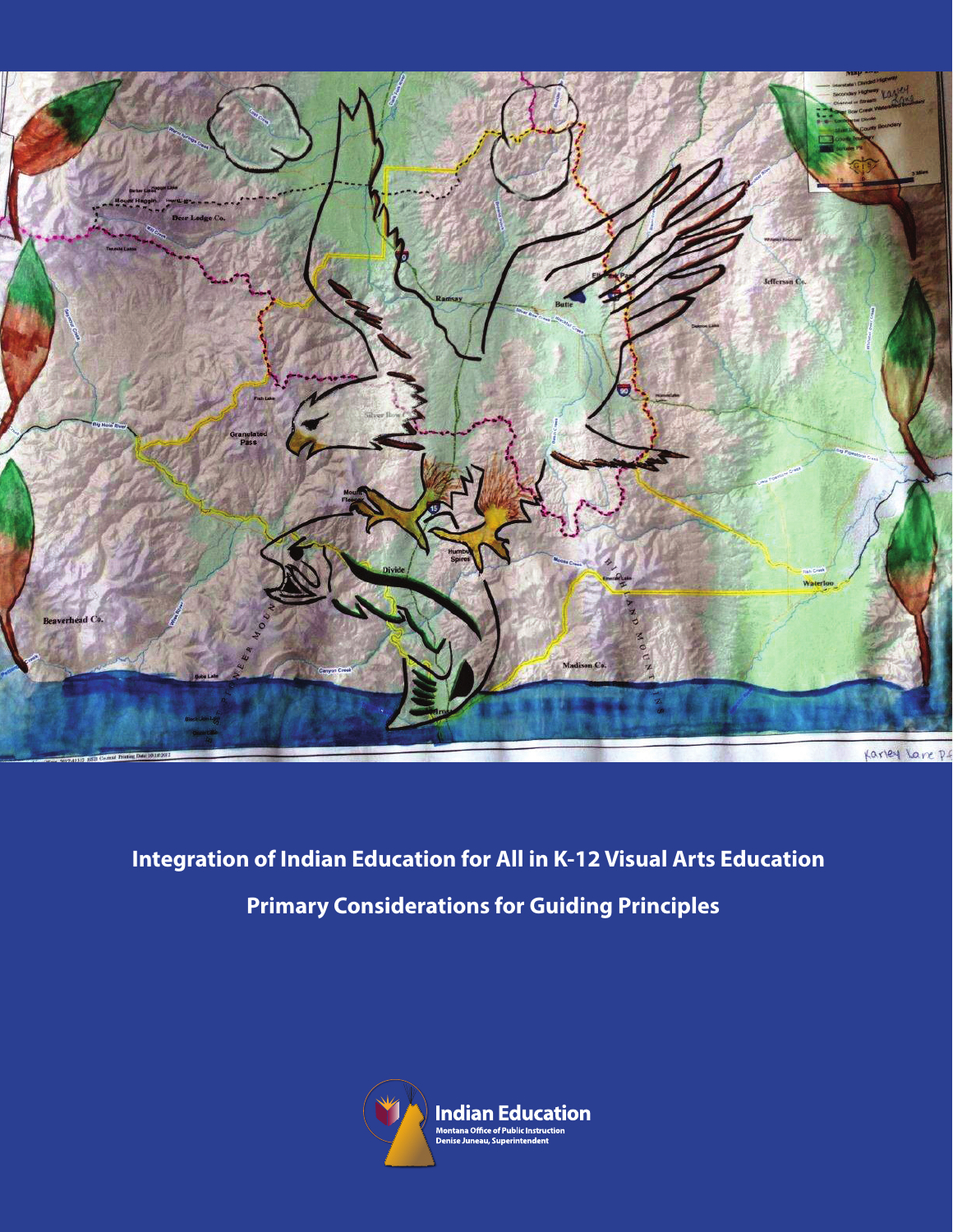## **INTEGRATION of INDIAN EDUCATION FOR ALL in K-12 VISUAL ARTS EDUCATION Primary Considerations for Guiding Principles**

## **Introduction**

The purpose of this guidance is to provide assistance to K-12 teachers with integrating Indian Education for All in visual art instruction. These primary considerations are based on discussions held in 2011-2012 with a group of Montana American Indian artists and art teachers in Montana.

# **Article X, Section 1 (2) of the Montana Constitution**

(2) The state recognizes the distinct and unique cultural heritage of the American Indians and is committed in its educational goals to the preservation of their cultural integrity.

# **The Language of Art**

The language of art incorporates multiple disciplines, media and perspectives; it reflects the whole human experience. It acknowledges the human spirit, promotes mutual respect for diverse peoples and, in particular, promotes the awareness of Indian people, not only in a historical context but as contemporary and contributing members of the world. Art has the power to debunk stereotypes and expose biases and can avoid objectifying Indians, as has been common throughout history. As our state moves forward with ongoing implementation of Indian Education for All, art curriculum and instruction present an excellent opportunity for integrating the Montana Art Standards and the Essential Understandings Regarding Montana Indians. In doing so, culturally relevant content and context become viable and essential components of effective art instruction. In adapting instruction, it is important to define and maintain tribal specificity both traditionally, and in a contemporary sense. Authenticity is defined in many ways. Designs, symbols and stylistic expressions reflect the identity and tradition of one's tribe, culture, family and self.

The Arts provide powerful tools for understanding human experiences and cultures—past, present and future as evidenced by the Arts Content Standard 5: *Students understand the role of Arts in society, diverse cultures and historical periods.* 

*Rationale - It is important for students to be knowledgeable about the nature, value and meaning of the arts in the context of their own humanity with respect to community, environment, and culture, including the distinct and unique cultural heritage of Montana American Indians.*

Benchmarks from Arts Standard 5 include (students will):

- • Grade 4, 5.1. Recognize ways in which the Arts have both a historical and distinctive relationship to various cultures (e.g., American Indian) and media of expression.
- Grade 4, 5.2. Identify and describe specific works of art belonging to particular cultures, times and places.

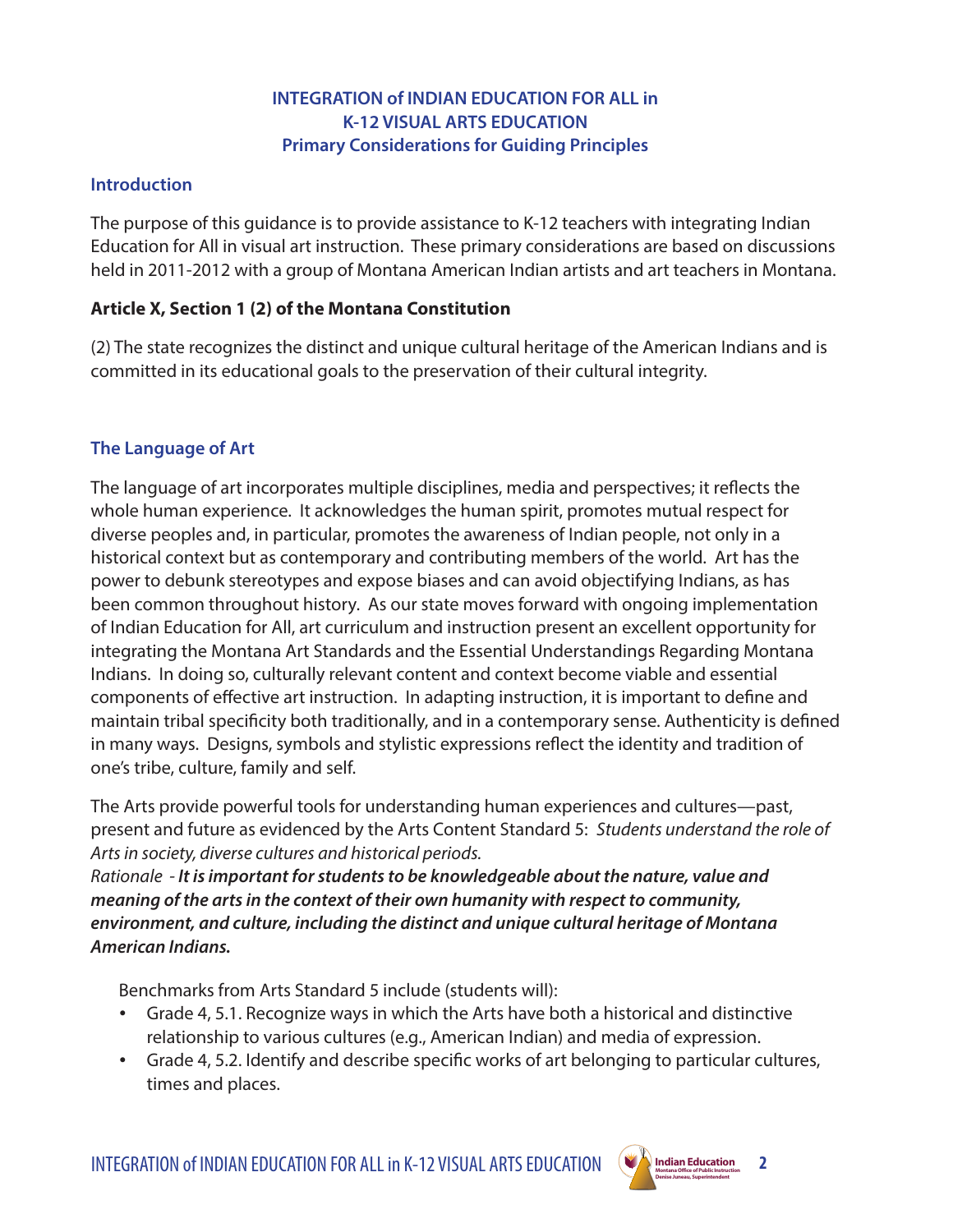- • Grade 8, 5.6. Determine the connection of a work of art to societal and cultural change or preservation, including American Indian culture and art.
- • Grade 12, 5.1. Identify and describe the role of the artist in cultures and societies.

The standards and benchmarks aligned with the *Essential Understandings Regarding Montana Indians* provide educators guidance for integrating INDIAN EDUCATION FOR ALL content into their curriculum. *Essential Understandings Regarding Montana Indians:* 

- EU 1–Tribal Diversity
- EU 2 –Individual Diversity
- EU 3 –Beliefs, Spirituality, Traditions, Oral History Persist
- EU 4 –Reservations land reserved
- EU 5 –Federal Indian Policy
- EU 6 –History from Indian Perspectives
- EU 7 –Tribal Sovereignty

#### (For a more detailed description, please visit *[http://www.opi.mt.gov/pdf/indianed/resources/essentialunderstandings.pdf\)](http://www.opi.mt.gov/pdf/indianed/resources/essentialunderstandings.pdf)*

The Art standards and benchmarks reinforce Essential Understanding 3, which pertains to traditional beliefs persisting into modern life. This Essential Understanding is reflected in American Indian connections to the earth and the environment through a shared heritage of Indian peoples living on the land and respecting the natural world. A historic and contemporary instance would be the bison: many tribes used (and still use) all parts of the bison for daily living and for cultural purposes (e.g., buffalo horns, skull, robe, and specific tribal symbols). Traditional American Indian knowledge comes in the form of stories through oral traditions as evidenced by winter counts, which were created by some tribes to identify significant events in time. Beauty and function are combined in historic and contemporary art.

Communities are defined by their languages, cultures, and histories. The languages of Native Americans were not traditionally written. They were only spoken, which meant that tribal histories and other important information had to be remembered by people and passed down orally from generation to generation. This is what is known as an oral tradition. Sometimes, Native communities used creative tools to help them remember their complex histories. A winter count was one such tool that certain Native American communities of the Northern Great Plains region used to help record their histories and to keep track of the passage of years. One such example is the Lone Dog Winter Count, which contains pictographs of seventy years of history, beginning in the winter of 1800 and ending in 1871.

Lone Dog Winter Count (NMAI) *[http://nmai.si.edu/sites/1/files/pdf/education/poster\\_lone\\_dog\\_final.pdf](http://nmai.si.edu/sites/1/files/pdf/education/poster_lone_dog_final.pdf)*



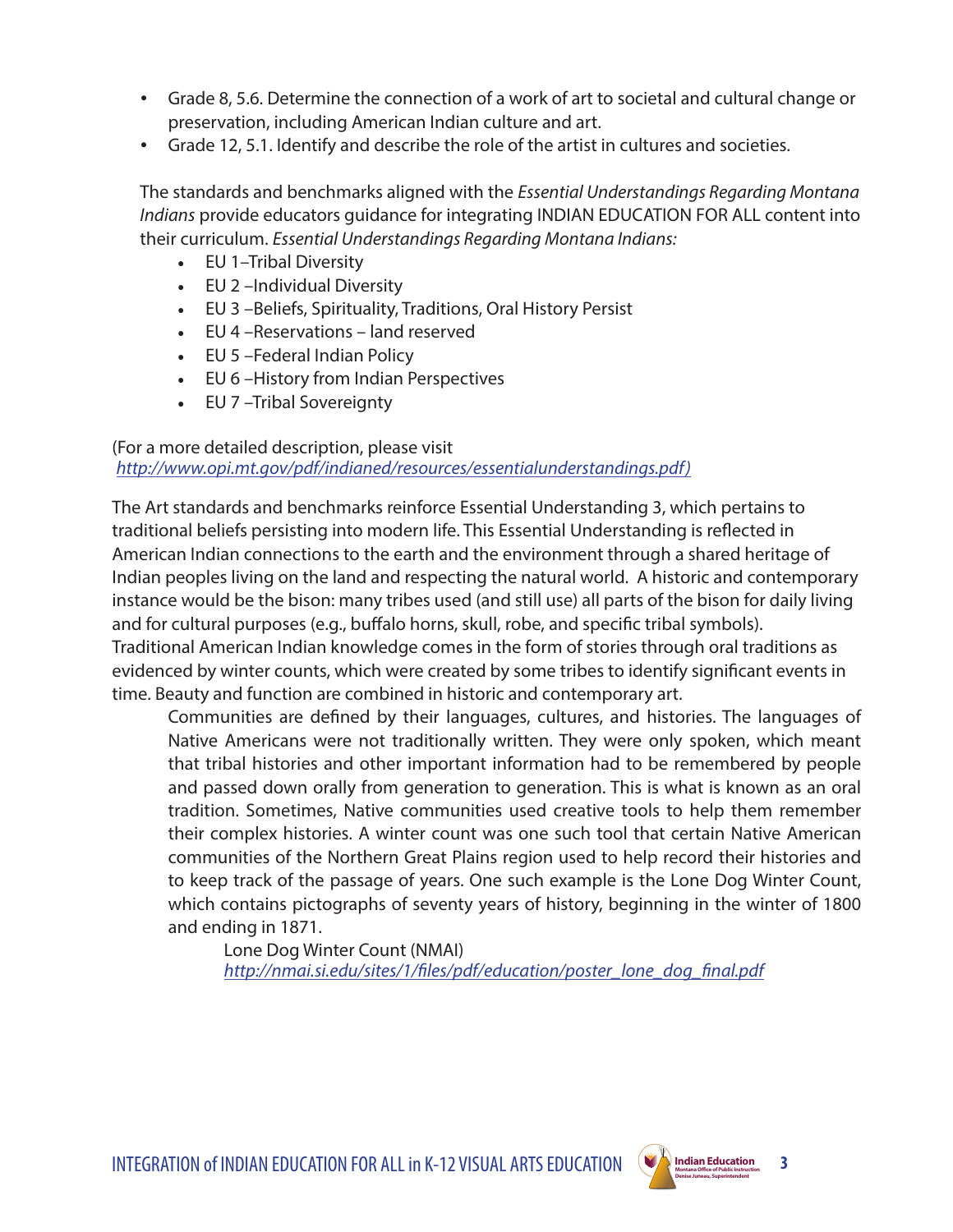#### **Visual Art Instruction**

Visual art instruction can incorporate American Indian themes in the context of teaching Elements of Art and Principles of Design, using various examples of art from multiple traditions to demonstrate complexity of style. Culturally relevant American Indian art instruction which includes content and context for background knowledge allows for depth of learning in respectful, artistic expression. Teachers will encourage students to understand the difference in being inspired by works of art and creating their own interpretation, as opposed to copying works of art. This creative process, allows students to have a richer learning experience, and provides a venue for students to relate personally to their learning and explore expressions of knowledge.

 Keeping in mind the restrictions/limitations of materials and resources, when possible, every effort should be made to provide students examples of authentic works of art and appropriate accompanying information and instructional activities (e.g., *making parfleche designs from paper after seeing the real thing).* Ideally, American Indian artists would be invited for demonstrations/discussions, if possible. Appropriate and accessible activities vary, based on student demographics, geography, and resources. Expose students to authentic American Indian art, help them understand the artwork and respond by creating their own expression of art. Processes and purposes for creating traditional and contemporary art should be shared with students.

## **Content and Context**

Providing students general background knowledge about contemporary and historical Indian issues helps teachers incorporate accuracy and relevancy, and can be explored through an examination of Federal Indian Policy Periods (EU 5). An example would be the creation of Ledger Art, which began in the early Reservation Period.

Most ledger art was produced from the 1860s to the early 1900s during a time of great upheaval and change for American Indians, where the recording of heroic deeds and events transitioned from buffalo hide into the use of paper, pens, pencils, inks, and watercolors. Though ledger paper was the most readily available paper, Plains Indians used whatever kind of paper was available. Significant works done by Indians during imprisonment provided historical perspectives of deeds, clothing, accoutrements, etc. and the drastic events during the Federal Indian Polices. This is evidenced by several large, detailed pencil drawings on brown paper by Elk Head, Hidatsa (born ca. 1850), during his incarceration in the territorial prison in Deer Lodge.

 *(The Art of Storytelling: Plains Indian Perspectives,* Curriculum Insert, Montana Historical Society. 2012).

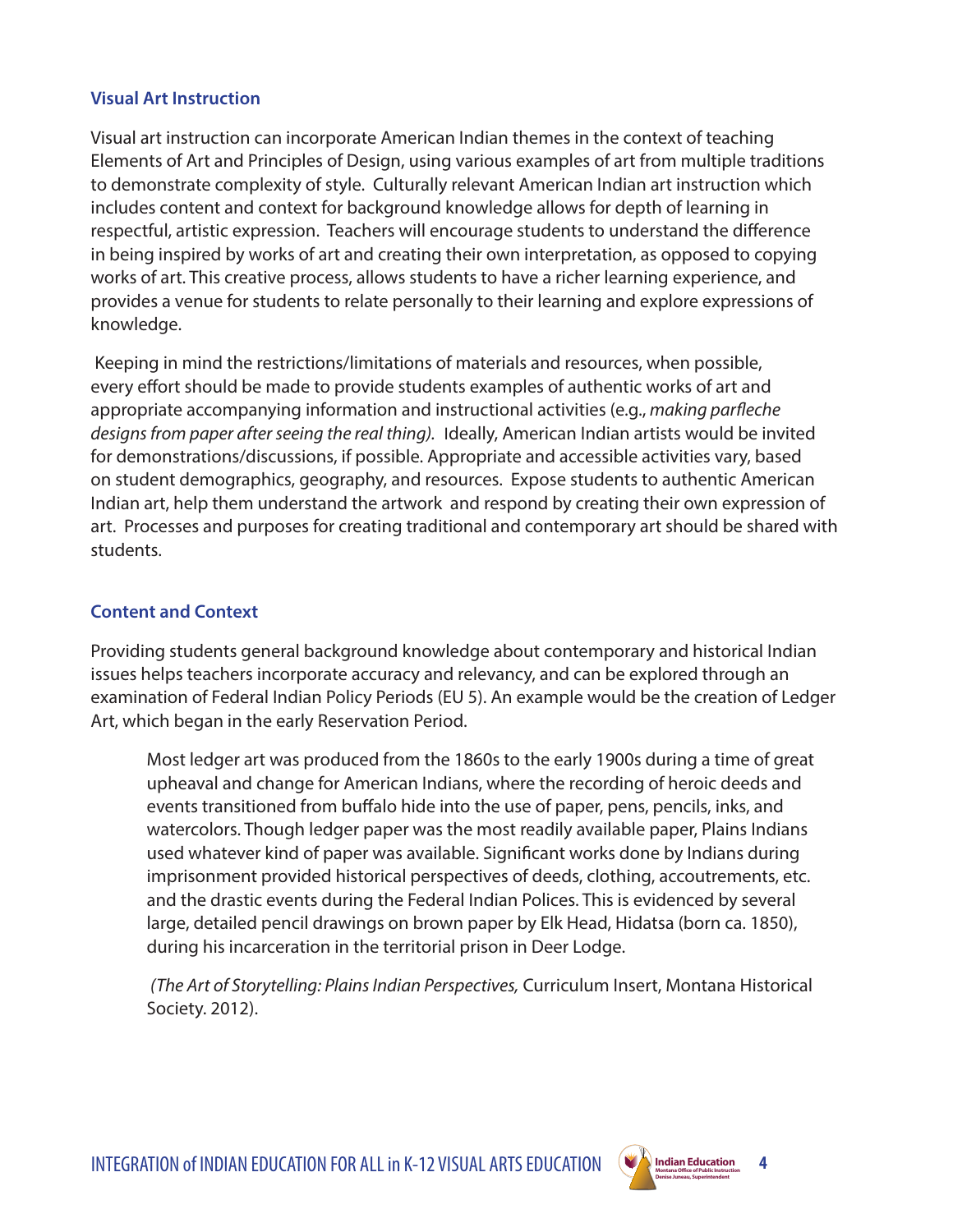Rebecca Hernandez provides words from the contemporary artist, Jaune Quick-to-See Smith (Salish) that help us understand why such historical illustrations called *ledger art* were created:

In the most oppressive times in our history, we have produced some of the mostillustrious work. When all else in our lives has failed, our ability to produce beautiful work has been the sustenance that carries us through. That process takes us to an inner world, lifts our spirit and nurtures our soul and keeps us strong today. Hernandez, Rebecca. "Identified Indian Objects: An Examination of Category." *American Indian and Culture Research Journal* 31, no. 3 (2007): 204.

## **Implementing IEFA in the Arts**

Art educators have an excellent opportunity to meet the intent of Indian Education for All by integrating culturally relevant American Indian art curriculum/model lesson plans, as well as to educate students about all groups that make up the multicultural mosaic of our state.

To support the integration of Indian Education for All in Art instruction, the following resources have been sent to school libraries:

#### *Redefined: Art & Identity - Inside The Mind of The Modern American Indian Artist* (DVD)

American Indian writers and visual artists address their personal perspectives on art and identity. At times, Native artists and writers are expected to produce something that is characteristically "Indian." In these interviews, people share honest, brave, and insightful ideas about their art and their identity.

*The Art of Storytelling: Plains Indian Art Perspectives,* a collaboration between the Montana Historical Society and the OPI Indian Education for All division to provide a K-12 visual arts curriculum, integrates Indian Education for All. It is based on a recent MHS exhibit of unique examples which include petroglyphs, buffalo hide accounts (a Sioux, Yantonais Winter Count and a Crow painted robe), a pictograph, and ledger art - both through historical works and contemporary Native artists' expressions. This curriculum is presented in a beautifully, cover to cover, illustrated folder using exhibit examples. Within the folder, there is background information for teachers with an introduction to ledger art; grade level lesson plans with accompanying PowerPoints; color templates to use as ledger paper; color reproductions of exhibit pieces; and maps documenting tribal homelands (1855), Montana reservations (past and current).

#### *<http://mhs.mt.gov/education/IEFA/PictographicArt.asp>*

Please check your local school library to access Indian Education for All resources and visit our OPI Indian Education for All web-page to access on-line resources to assist you with integration of Indian Education for All in the Arts. Implementation of Indian Education for All is an ongoing process and OPI will continue to develop culturally relevant Art resources and provide professional development to support your visual arts classroom instruction.